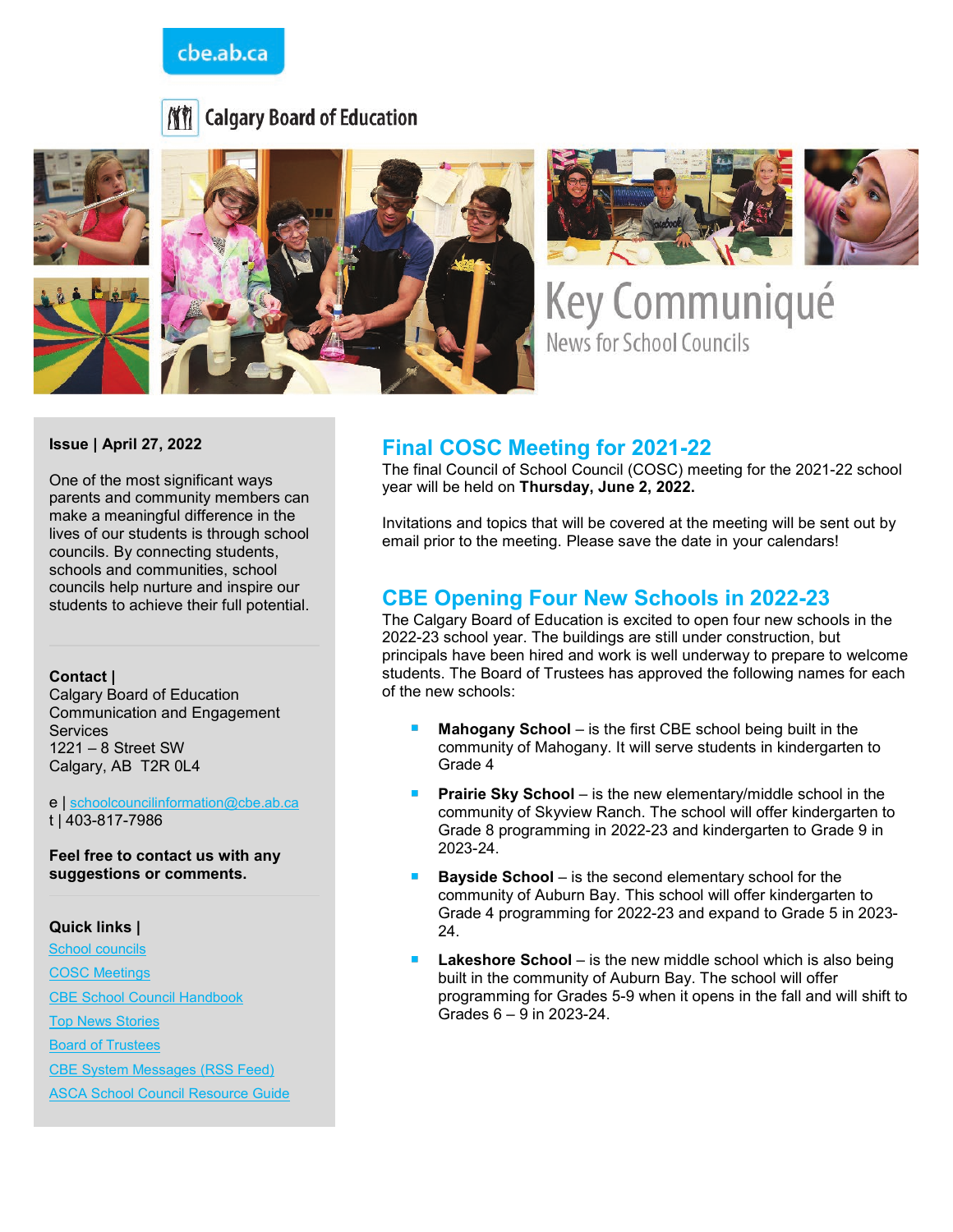## **Thank You CBE Volunteers**

April 24-30 is National Volunteer Week.

The Calgary Board of Education is pleased to recognize the contributions of the many volunteers who support our schools everyday.

We are grateful for every volunteer who offers their time and shares their talents with students. Their participation in classrooms, throughout our schools and virtually from home helps to support and enhance student learning opportunities. The assistance of our volunteers allows many of our schools to do a variety of unique learning activities that otherwise might not be possible.

We sincerely thank all those who volunteer their time and energy to support our students, teachers and schools. Learn more about being a [volunteer](https://www.cbe.ab.ca/get-involved/volunteer/Pages/volunteer.aspx) with the CBE.

## **ASCA Online Learning Resources**

ASCA has digital resources, virtual interactions and opportunities for school councils to use. School council members can access these webinars using their ASCA membership.

- 1. ASCA hosts Meeting Mondays online engagements, creating a forum for school council parents to learn, share information, and support each other.
- 2. [Webinar Wednesdays](https://www.albertaschoolcouncils.ca/school-councils/webinars/webinar-wednesdays) present interactive online training sessions, focused on topic areas specific to the work of school councils.

### **ASCA Workshops 2021-22**

Alberta School Councils Association (ASCA) offers a number of workshops that can be paid for through the ASCE grant. See the [ASCA website](https://www.albertaschoolcouncils.ca/school-councils/workshops/workshops-2021-2022) for a list of available workshops.

### **ASCA Membership**

If your school council does not have an [Alberta School](https://www.albertaschoolcouncils.ca/)  [Councils' Association](https://www.albertaschoolcouncils.ca/) 2021-22 membership, please fill out [this form](https://www.albertaschoolcouncils.ca/about/membership/request-for-membership)*.* ASCA memberships are paid for by the Board of Trustees. However, memberships need to be renewed, by the school council, each school year (July 1 – June 30).

#### **Mental Health Week – May 2-8**

Join in for the 71st annual Canadian Mental Health Association (CMHA) Mental Health Week.

The theme this year is EMPATHY. Let's #GetReal about how to help. See the [CMHA website](https://www.mentalhealthweek.ca/) for information and resources.

### **On-call Lunch Supervisors Needed**

The Calgary Board of Education is looking for reliable, selfmotivated people to join our team immediately as on-call lunch supervisors.

CBE lunch supervisors typically work two hours per day. Duties include setting up and taking down lunchroom tables, monitoring the lunchroom and hallways while the students eat lunch, and providing playground supervision. Lunch supervisors may also assist with the preparation and service of food items in food service facilities, milk programs, or special food event days.

If you are interested in casual work as a lunch supervisor, please apply on our [Careers Page](http://www.cbe.ab.ca/careers) (click on Support Technical & Professional Careers). All applications must be submitted online.

## **The 2023-26 Capital Plan Approved by the Board of Trustees**

At the March 29, 2022 public board meeting, the Calgary Board of Education Board of Trustees approved the [Three-](https://www.cbe.ab.ca/FormsManuals/Three-Year-School-Capital-Plan-2023-2026.pdf)[Year School Capital Plan 2023-26](https://www.cbe.ab.ca/FormsManuals/Three-Year-School-Capital-Plan-2023-2026.pdf) (pdf) requesting new construction and major modernization projects from the provincial government. This includes two new schools and 10 modernizations.

The top four priorities in the year one capital plan requests include the major modernizations of:

- John G. Diefenbaker High School
- Annie Gale School
- A. E. Cross School and
- Sir John A. Macdonald School

## **Education Week is May 2-6**

[Education Week](https://www.albertaschoolcouncils.ca/education-in-alberta/our-alberta-teachers/education-week#:%7E:text=Education%20Week%20is%20May%202%2D%206%2C%202022) was established by teachers in 1928 to call attention to the importance of public education and its role in the development of Alberta. This week of celebration provides opportunities to speak up for public education; highlight partnerships among teachers, parents and students; and recognize the contributions of staff, students and volunteers in Alberta schools.

School communities are encouraged to discuss plans about different ways to promote education week in the community. School councils may be interested in collaborating in this work with teachers and staff and are encouraged to connect with them for support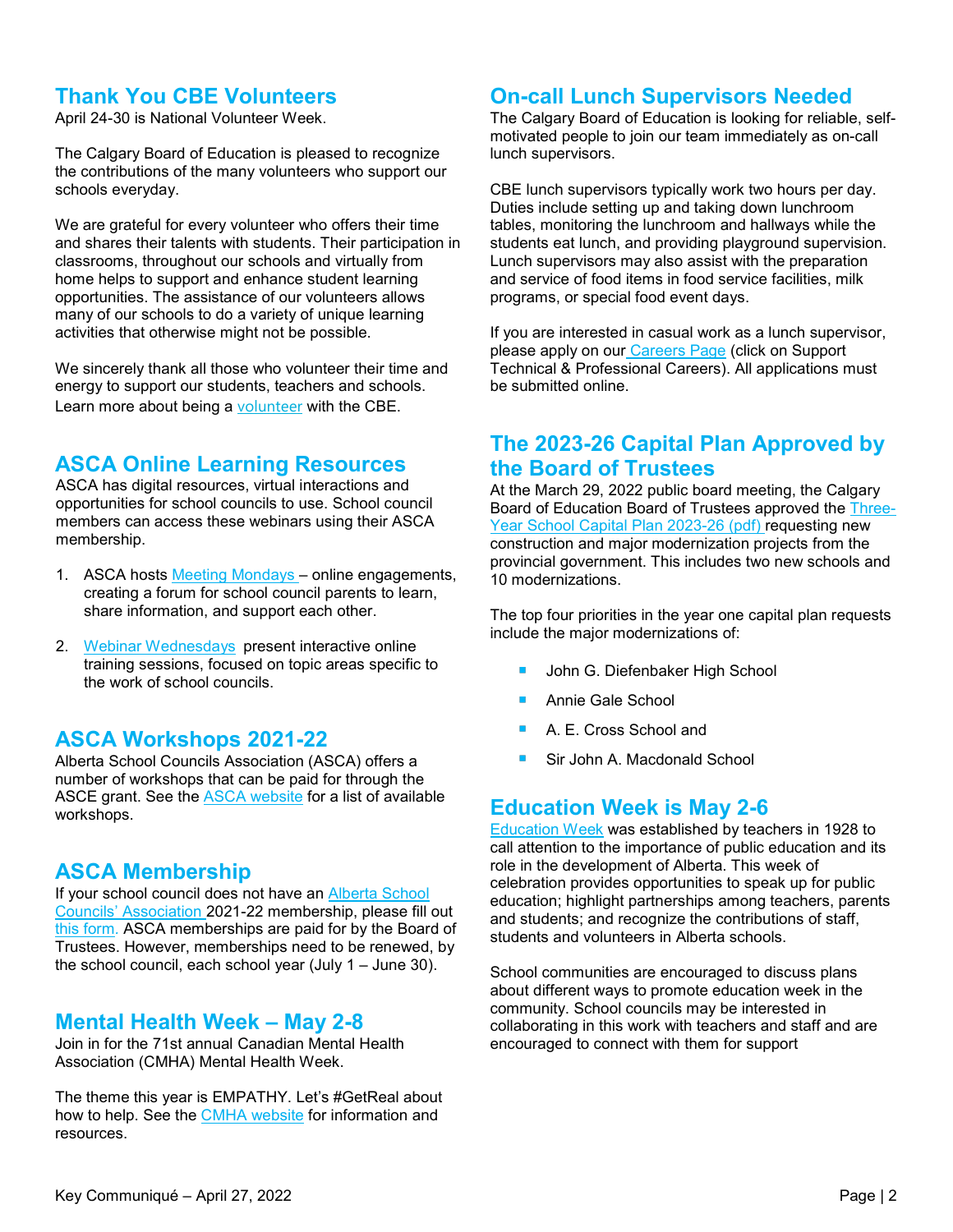# **Yellow School Bus Transportation Registration Will Begin in May**

Service levels and fees for the 2022-23 school year will be announced in the coming weeks. If your family is considering using transportation services for the next school year, you must register by the deadline to ensure yellow school bus service for the first day of classes. There is no financial obligation for registration; families have until the fall to cancel without a fee.

### **May is Budget Season.**

As we prepare the CBE's 2022-23 budget to submit to Alberta Education by the end of May, you can provide feedback on our [website.](https://finance.cbedialogue.com/en/projects/budget-feedback/engagements/budget-feedback-form/sections/1) Our finance team reads every comment, and will consider your input when making decisions regarding future budgets. In the coming weeks schools will be finalizing their budgets for the next school year.

# **Education Minister's March 10, 2022 Curriculum Announcement**

As announced in March, by Adriana LaGrange, Minister of Education, all K-3 students will learn new Mathematics and English Language Arts and Literature curriculums, while all K-6 students will learn from new Physical Education and Wellness curriculum starting this September.

See the [government website](https://www.alberta.ca/release.cfm?xID=82345661B5300-CB57-0922-7DEF28F231D359B0#jumplinks-4) for more information on the [new K-6 Curriculum.](https://www.alberta.ca/article-new-k-6-curriculum-to-prepare-students-for-the-future.aspx)

Visit the Board of Trustees' [advocacy page](https://www.cbe.ab.ca/about-us/board-of-trustees/Pages/board-advocacy.aspx) for more information, including feedback provided to date on the K-6 curriculum

# **Loonies for Literacy**

[Loonies for Literacy](https://www.educationmatters.ca/text-to-donate-for-loonies-for-literacy/) is EducationMatters' system-wide fundraising event to help schools purchase the literacy resources their students need the most. For every dollar a school raises for its own initiative, a dollar will also go to a school in need through the generosity of community sponsors and contributions.

Please go to the [EducationMatters website](https://www.educationmatters.ca/?s=loonies+for+literacy) for more information on how you or your school can be involved.

# **REMINDER: Alberta School Council Engagement (ASCE) Grant**

Please remember **that all funds are to be used no later than June 17, 2022**. School council chairs are to provide receipts back to schools administration. If all \$500 of the credit card has not been used, school council chairs also need to return the credit card to the school. Schools will then forward receipts and credit cards to CBE administration. **The deadline for schools to submit receipts and credit cards is June 24.**

Examples of parent engagement activities and projects that funds can be used for include:

- workshops for parents to increase capacity for school council members
- $\overline{\phantom{a}}$ information sessions on how parents can support student learning at home and at school
- parent resources and workshops on important topics such as, mental health and well-being, cyber bullying, healthy living, etc.
- programs to support families including those of English language and of indigenous learners
- parent resources and tools in multiple languages
- events to engage parents on important local issues
- parent engagement in promoting the value of arts
- trainer or facilitator costs for the professional development, workshops or sessions associated with the above

Examples of non-allowable expenses include:

- $\overline{\phantom{a}}$ entertainment costs, meals, snacks or other food
- capital asset purchases
- activities that took place prior to the ASCE Grant being announced
- organization memberships or conference fees
- fundraising events
- prizes or incentives to parents and/or students
- payment to school board staff including honoraria, gifts
- $\mathcal{L}_{\mathcal{A}}$ entertainment activities such as barbeques, volunteer teas, movie nights, dances, concerts or performances et.

If you have any questions please contact Heather Kirkwood at [hkirkwood@cbe.ab.ca](mailto:hkirkwood@cbe.ab.ca)